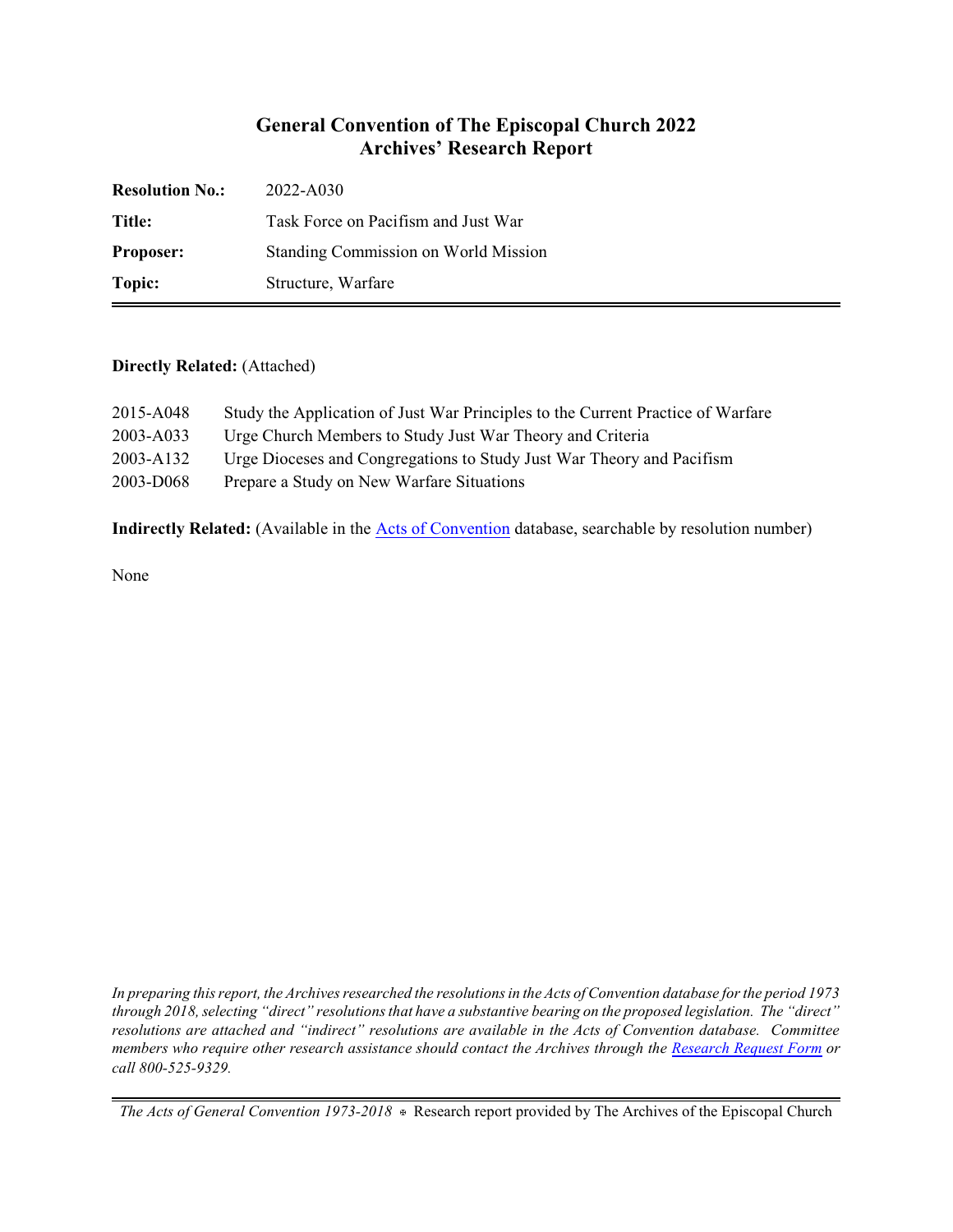# **A030 - Task Force on Pacifism and Just War**

### **Final Status:** Not Yet Finalized

**Proposed by:** Standing Commission on World Mission **Requests New Interim Body**: Yes **Amends C&C or Rules of Order**: No **Has Budget Implications**: Yes **Cost**: 5.000,00 € **HiA:** HD **Legislative Committee Currently Assigned**: 13 - Committees & Commissions **Completion Status:** Incomplete **Latest House Action:** N/A **Supporting Documents:** No

# **Resolution Text**

*Resolved*, the House of \_\_\_\_\_\_\_\_\_\_\_\_\_\_\_\_ concurring,

That the 80th General Convention authorize the establishment of a Task Force on Pacifism and Just War to deepen understanding of the Church's pacifist and just war traditions, including the Anglican Communion's distinctive contributions to these traditions, among military chaplains, missionaries, seminarians, clergy, congregations, and others engaged in the Church's global mission, for application to contemporary war, peace and human rights issues; and be it further

*Resolved,* That the Task Force draw upon the experience and expertise garnered from the Military Chaplains Just War Education Project funded through the 2020-21 Constable Grant program to prepare a report recommending educational programs, public policy positions, and outreach initiatives consistent with the Task Force's mandate for consideration by the 81st General Convention; and be it further

*Resolved,* That this Task Force be appointed jointly by the President of the House of Deputies and the Presiding Bishop, in consultation with the Standing Commission on World Mission, and consist of three bishops, three priests or deacons, and six laypersons from a diverse representation of the Church, and include military chaplains and those living in jurisdictions outside the United States; and be it further

*Resolved,* that \$5,000 be budgeted for work of the Task Force over the next triennium.

# **Explanation**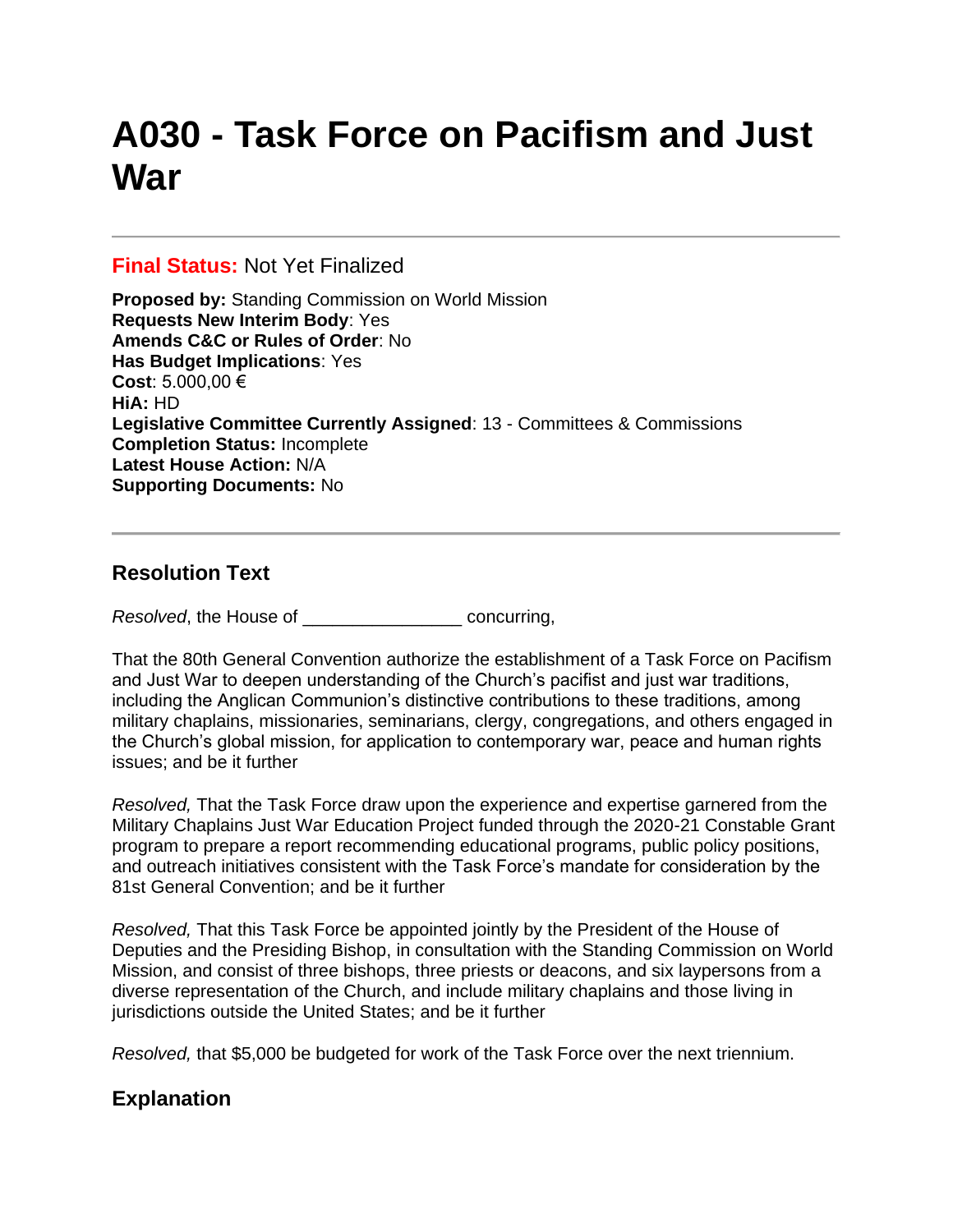Despite several Resolutions adopted by General Convention over time, awareness and understanding of The Episcopal Church's approach to the morality and ethics of warfare, informed by both historic pacifist and just war traditions, remains incomplete. Enhancing educational opportunities and training for the Church's military chaplains on these matters was the intent of the Military Chaplains Just War Education Project proposed by the Standing Commission on World Mission and awarded a Constable Grant by Executive Council in June 2020. This Resolution anticipates the completion of this project in 2021 and seeks to establish a Task Force that can build upon its work to potentially broaden its practical application to the wider Church, respecting the diversity of perspectives on war and peace among Episcopalians while also appreciating the continued calling of the Church to find its prophetic voice on these perennial issues.

Monies budgeted for the Task Force in the Resolution are intended to defray any modest expenses for translation, travel or meeting arrangements to facilitate completion of the Task Force's work. It is envisioned that the Task Force would rely primarily on virtual meeting technological solutions where possible to minimize these expenses.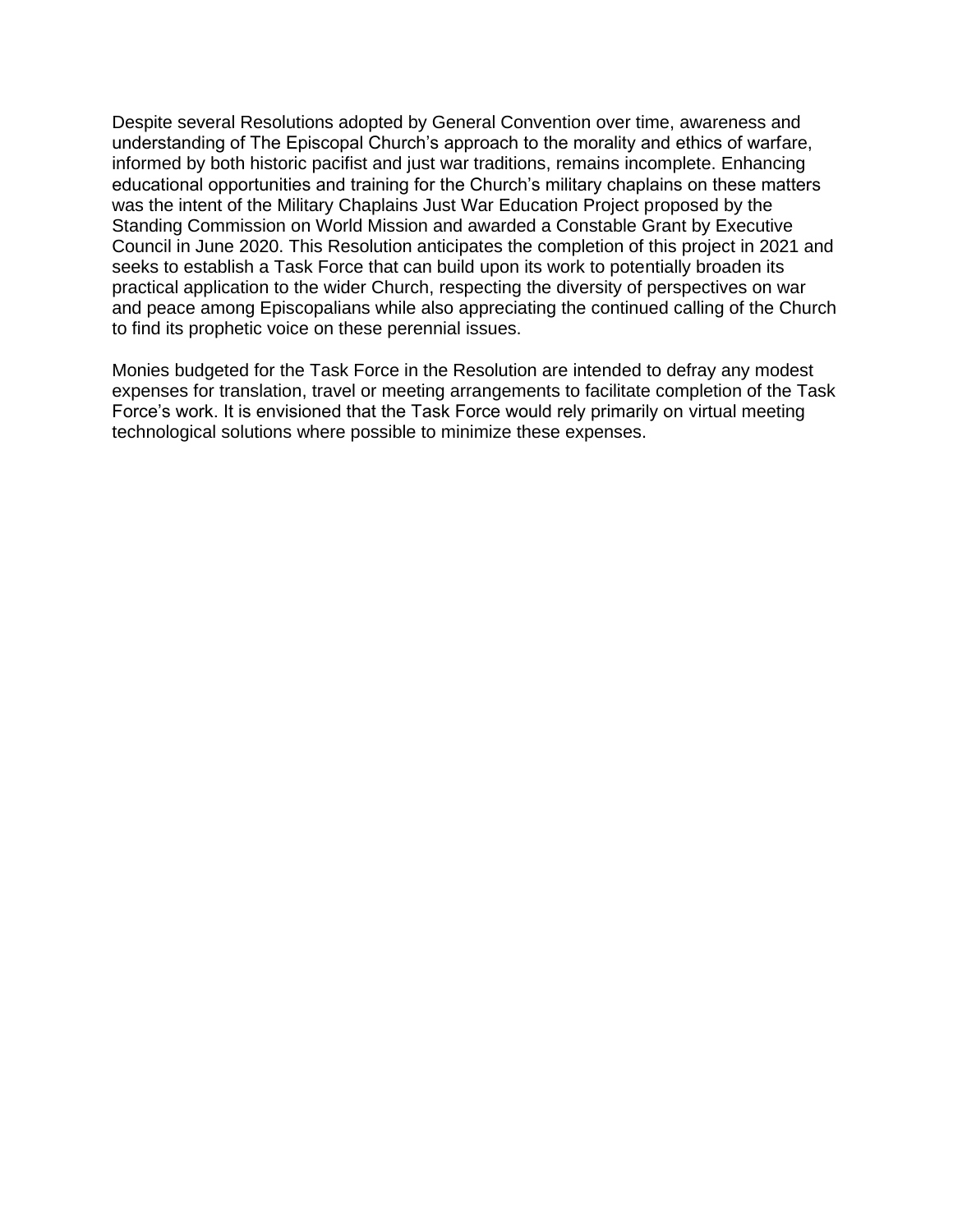| <b>Resolution Number:</b>        | 2015-A048                                                                          |
|----------------------------------|------------------------------------------------------------------------------------|
| <b>Title:</b>                    | Study the Application of Just War Principles to the Current<br>Practice of Warfare |
| <b>Legislative Action Taken:</b> | Concurred as Amended                                                               |
| <b>Final Text:</b>               |                                                                                    |

*Resolved*, **That the 78th General Convention recognize that there are practical, military, and theological difficulties in applying Just War principles to the current problems of combating global and domestic terrorism, of responding to undeclared warfare, of responding to stateless combatants, of using evolving capabilities for cyberwarfare and robotics and of the use of social media in support of warfare and/or terrorism;** and be it further

*Resolved*, **That the Presiding Bishop appoint a committee of theologians and other scholars in the field of the application and interpretation of Just War principles, military chaplains, active and/or retired military personnel, and such other ecumenical specialists as are required, to study the application of Just War principles to these issues and report to The 79th General Convention;** and be it further

*Resolved*, **That the General Convention request the Joint Standing Committee on Program, Budget, and Finance to consider a budget allocation of \$20,000.00 for the implementation of this resolution.**

**Citation:** General Convention, *Journal of the General Convention of...The Episcopal Church, Salt Lake City, 2015* (New York: General Convention, 2015), pp. 717-718.

THE ARCHIVES of the Episcopal Church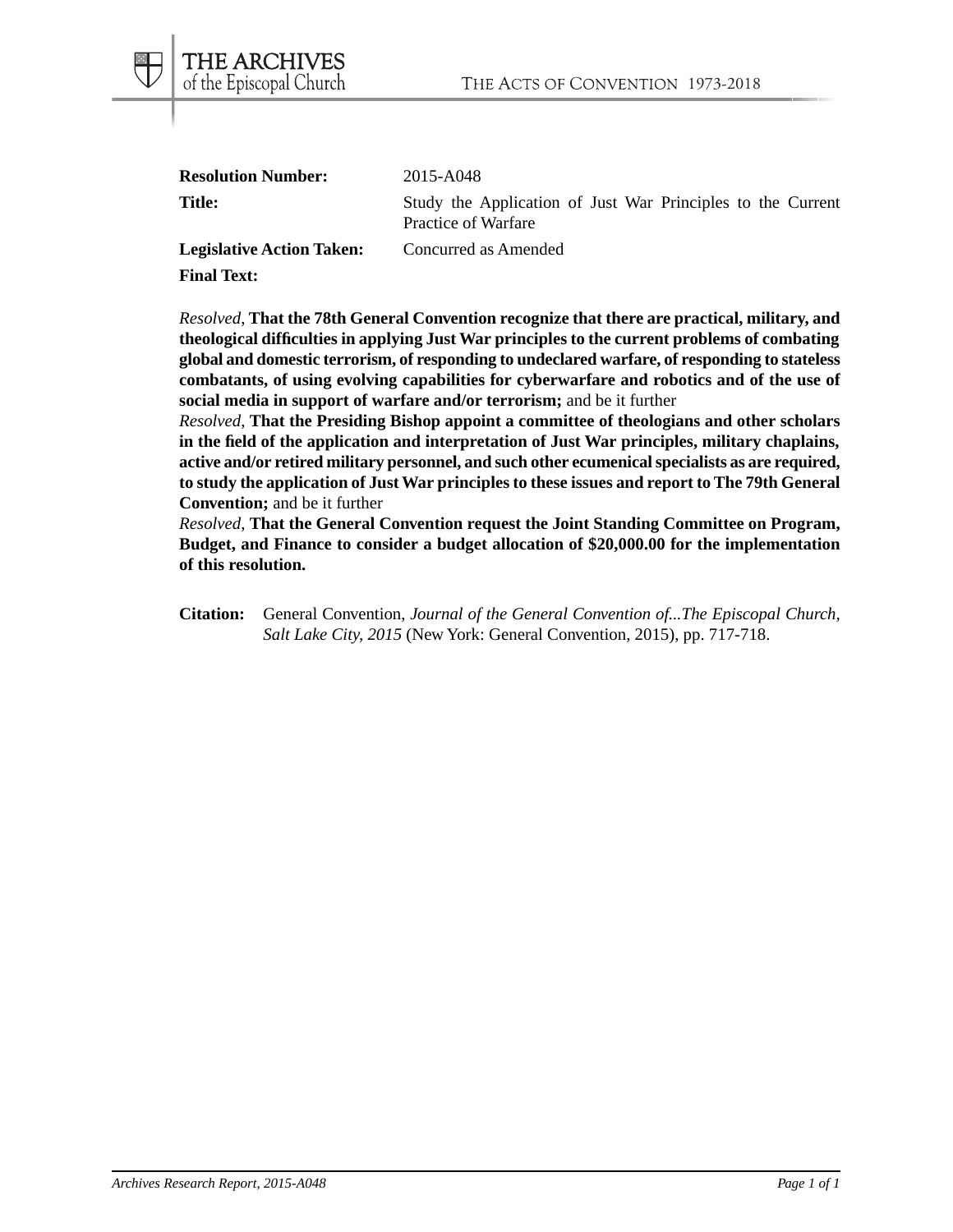| <b>Resolution Number:</b>        | 2003-A033                                                 |
|----------------------------------|-----------------------------------------------------------|
| <b>Title:</b>                    | Urge Church Members to Study Just War Theory and Criteria |
| <b>Legislative Action Taken:</b> | Concurred as Amended                                      |
| <b>Final Text:</b>               |                                                           |

THE ARCHIVES of the Episcopal Church

*Resolved*, **That the 74th General Convention call upon all members of The Episcopal Church, in discussions about war and especially the strategy of preemptive strikes, to seriously consider and utilize the Just War criteria developed over the centuries and generally expressed as follows. First, whether lethal force may be used is governed by the following criteria:**

- **Just cause: Force may be used only to correct a grave, public evil, i.e., aggression or massive violation of the basic rights of whole populations.**
- **Comparative justice: While there may be rights and wrongs on all sides of a conflict, to override the presumption against the use of force, the injustice suffered by one part must significantly outweigh that suffered by the other.**
- **Legitimate authority: Only duly constituted public authorities may use deadly force or wage war.**
- **Right intention: Force may be used only in a truly just cause and solely for that purpose.**
- **Probability of success: Arms may not be used in a futile cause or in a case where disproportionate measures are required to achieve success.**
- **Proportionality: The overall destruction expected from the use of force must be outweighed by the good to be achieved.**
- **Last resort: Force may be used only after all peaceful alternatives have been seriously tried and exhausted.**

**These criteria taken as a whole must be satisfied in order to override the strong presumption against the use of force. Second, the Just War tradition seeks also to curb the violence of war through restraint on armed combat between the contending parties by imposing the following moral standards for the conduct of armed conflict:**

- **Noncombatant immunity: Civilians may not be the objects of direct attack, and military personnel must take due care to avoid and minimize indirect harm to civilians.**
- **Proportionality: In the conduct of hostilities, efforts must be made to attain military objectives with no more force than is militarily necessary and to avoid disproportionate collateral damage to civilian life and property.**
- **Right intention: Even in the midst of conflict, the aim of political and military leaders must be peace with justice, so that acts of vengeance and indiscriminate violence, whether by individuals, military units or governments, are forbidden;** and be it further

*Resolved,* **That when legitimate civilian authority determines that war is justified, members of The Episcopal Church recall our Lord's teaching to love our enemies, counsel that participation in or refusal to participate in any war is a discernment process requiring deep reflection and prayer with humility, and acknowledge that one participates in war with great reluctance, always seeking God's mercy and forgiveness;** and be it further

*Resolved,* **That the 74th General Convention, recalling the longstanding Episcopal Church view, originally adopted by the 1930 Lambeth Conference and by the 1931 General Convention, that "war as a method of settling international disputes is incompatible with the teaching and example of our Lord Jesus Christ," urge dioceses and congregations to**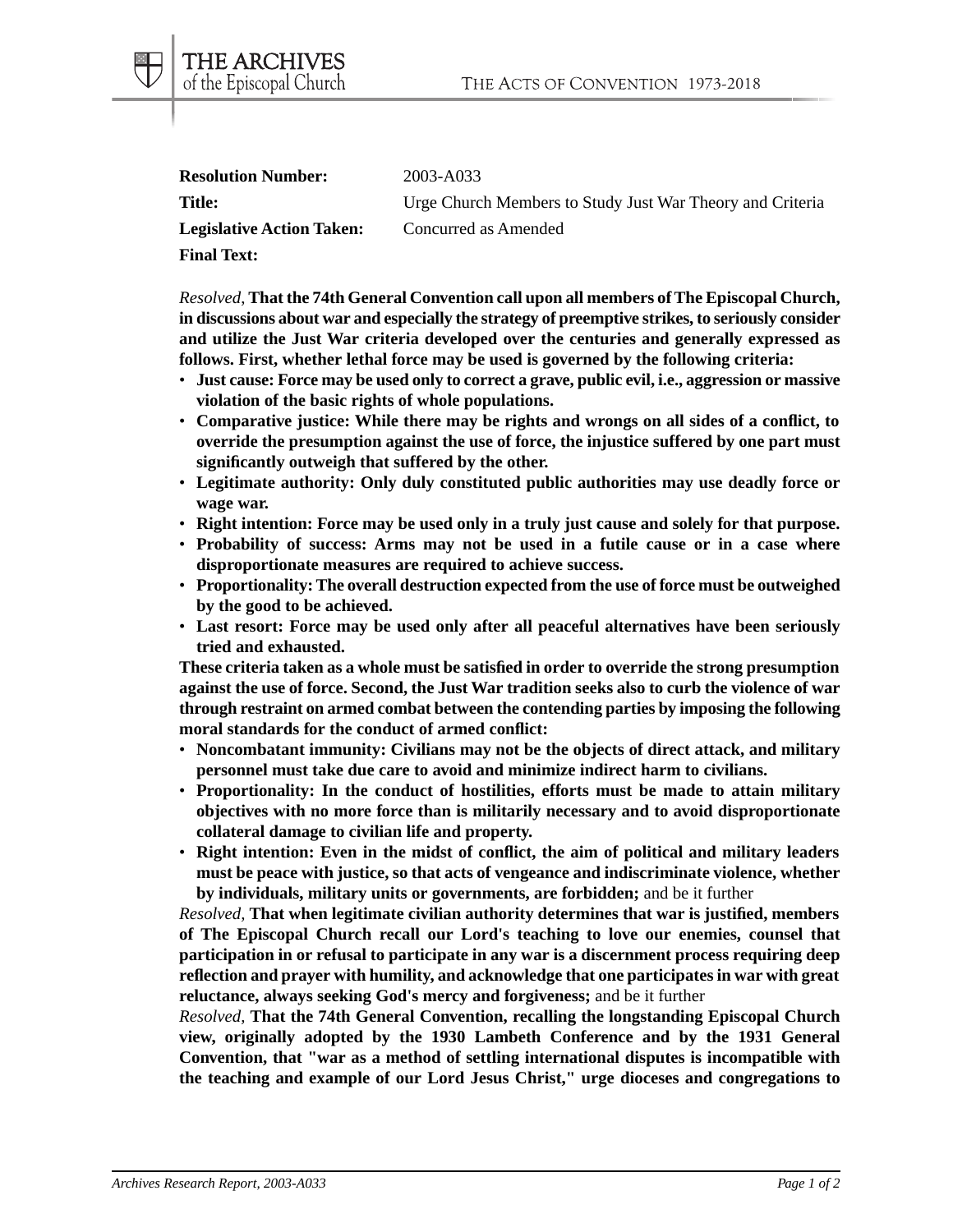**study and better understand Just War theory and pacifism as they apply to the situation of the United States in responding to contemporary international conflicts.**

**Citation:** General Convention, *Journal of the General Convention of...The Episcopal Church, Minneapolis, 2003* (New York: General Convention, 2004), p. 317f.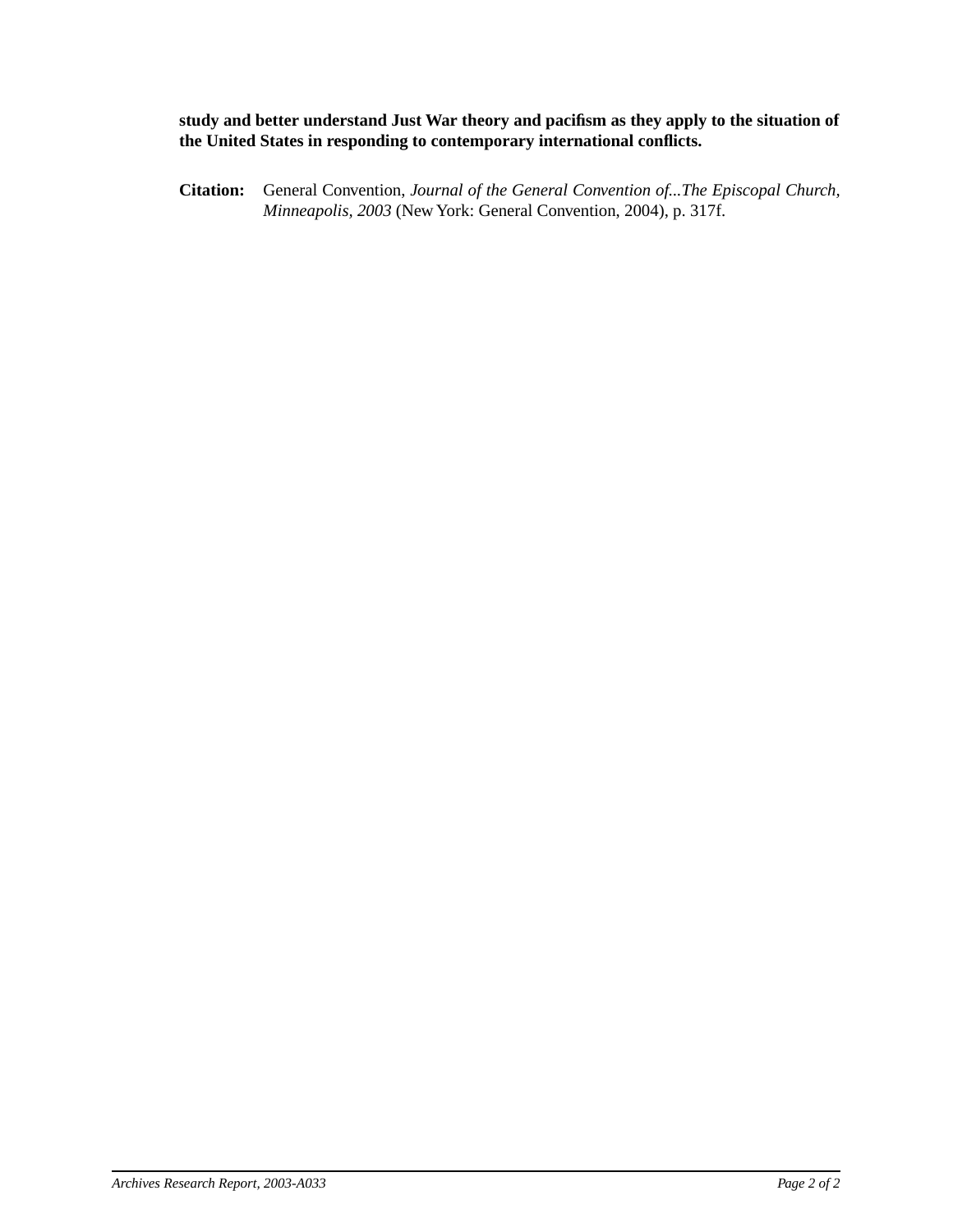| <b>Resolution Number:</b>        | 2003-A132                                                                |
|----------------------------------|--------------------------------------------------------------------------|
| <b>Title:</b>                    | Urge Dioceses and Congregations to Study Just War Theory and<br>Pacifism |
| <b>Legislative Action Taken:</b> | Concurred as Amended                                                     |

**Final Text:**

*Resolved*, **That the 74th General Convention urge dioceses and congregations to study and better understand Just War theory and pacifism as they apply to the situation of the United States in responding to contemporary international conflicts;** and be it further

*Resolved,* **That we commend "Just Peace Readings" from the Office of the Bishop Suffragan for Chaplaincies of the Episcopal Church Center, and the website, www.episcopalchurch.org/chaplain, as an important resource in the continuing study of Just War.**

**Citation:** General Convention, *Journal of the General Convention of...The Episcopal Church, Minneapolis, 2003* (New York: General Convention, 2004), p. 320.